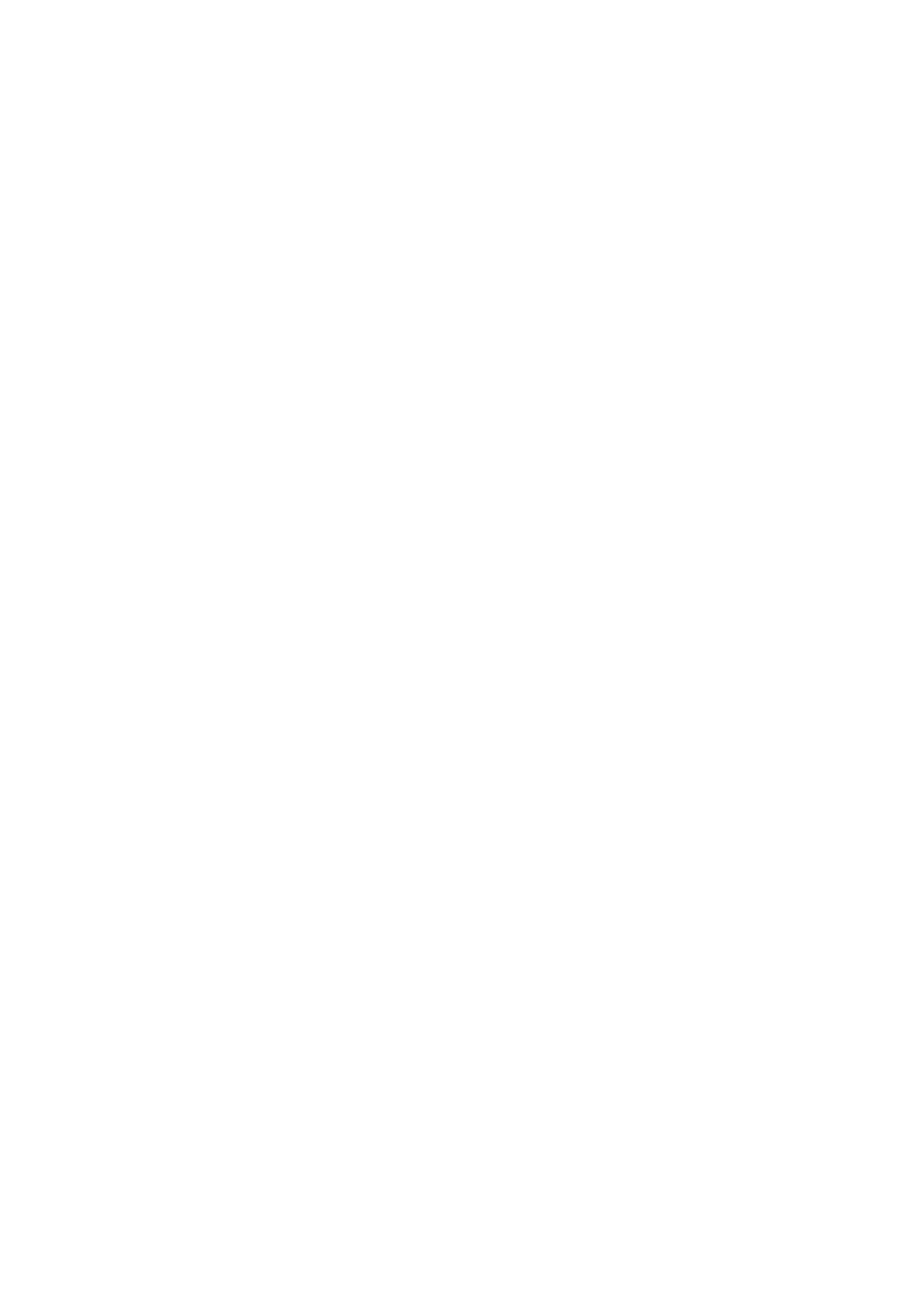

Act No. 26 of 2002

# ANACT

to amend the Criminal Records (Spent Convictions) Act

[Assented to 5 July 2002J [Second reading  $15$  May 2002]

# The Legislative Assembly of the Northern Territory enacts as follows:

#### 1. Short title

This Act may be cited as the Criminal Records (Spent Convictions) Amendment Act 2002.

#### 2. Commencement

This Act comes into operation on the date fixed by the Administrator by notice in the Gazette.

3. Principal Act

The Criminal Records (Spent Convictions) Act is in this Act referred to as the Principal Act.

#### 4. Convictions may be spent

Section 6 of the Principal Act is amended -

- (a) by omitting from subsection (1) "subsection (2)" and substituting "this section"; and
- (b) by inserting after subsection (2) the following: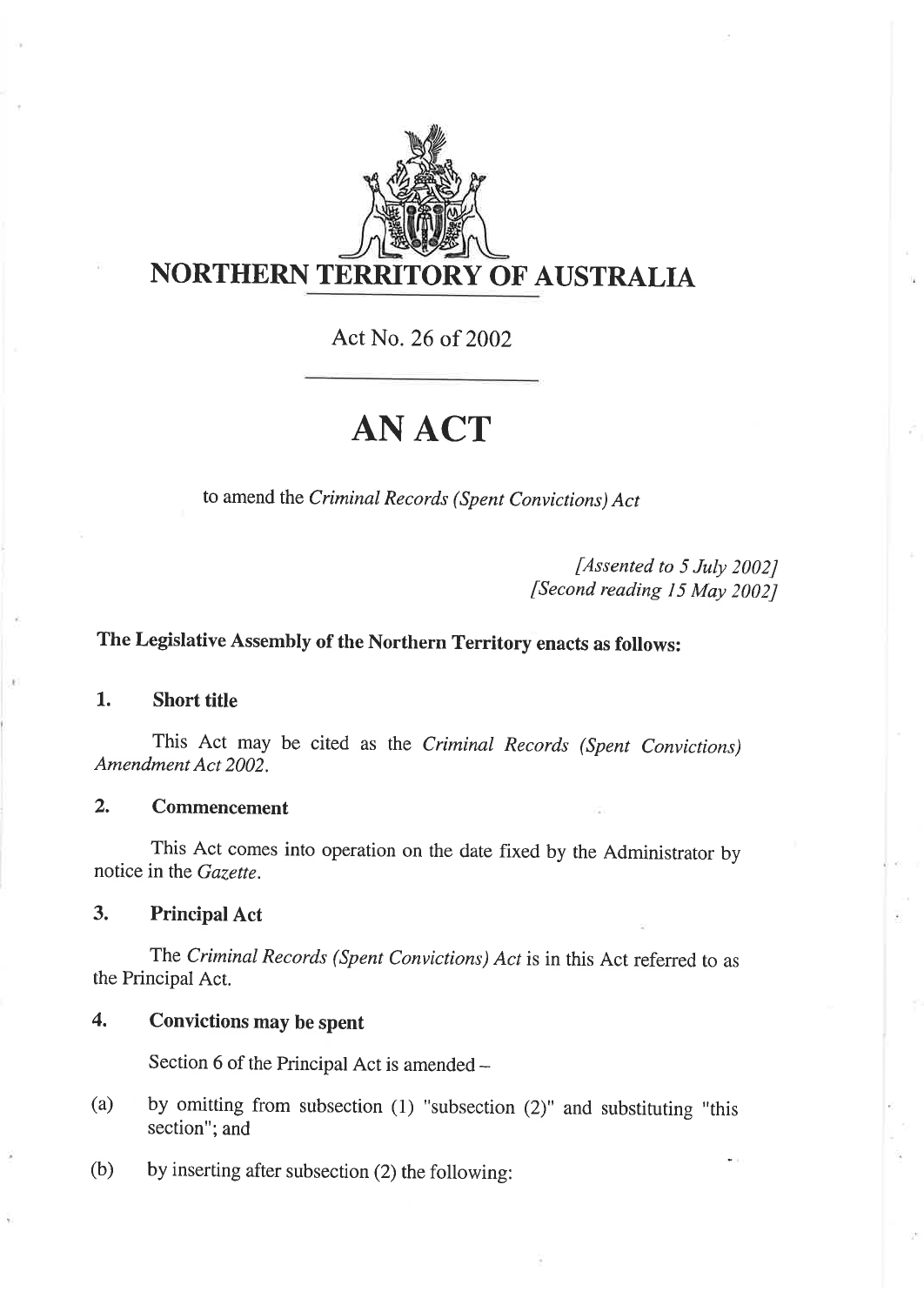"(24) If the offender was convicted in a court other than the Juvenile Court (within the meaning of the Juvenile Justice Act) for an offence that the offender committed before attaining 18 years of age, his or her criminal record is, subject to this section and section 6A, a spent conviction on the expiration of the period specified in subsection  $(2)(b)$ .".

#### 5. New section

The Principal Act is amended by inserting after section 6 the following:

### "64. Spent convictions for offenders under 18 convicted in court other than Juvenile Court

 $"(1)$  In this section –

'criminal record'has the same meaning as in section 6;

'offender' means a person who was convicted in a court other than the Juvenile Court (within the meaning of the Juvenile Justice Act) for an offence the offender committed before attaining the age of <sup>18</sup> years.

"(2) The criminal record of an offender is not a spent conviction unless -

- (a) subject to this section-
	- (i) offence: and 5 years has expired since the date of conviction of the
	- (ii) the offender applies under subsection (3) for the conviction to be a spent conviction and is given notification under subsection (6) that the conviction is a spent conviction; or
- (b) subject to section 6, the period specified in section  $6(2)(b)$  has expired.

"(3) After the expiry of 5 years after the date an offender is convicted of an offence, the offender may apply to the commissioner of Police for the conviction to be a spent conviction.

"(4) On receipt of the application, the Commissioner must conduct an inquiry to ascertain whether 5 years during which the offender has not  $-$ 

- (a) been convicted of an offence punishable by imprisonment; or
- (b) served all or any part of a sentence of imprisonment,

has expired since the date of the offender's conviction.

 $\overline{2}$